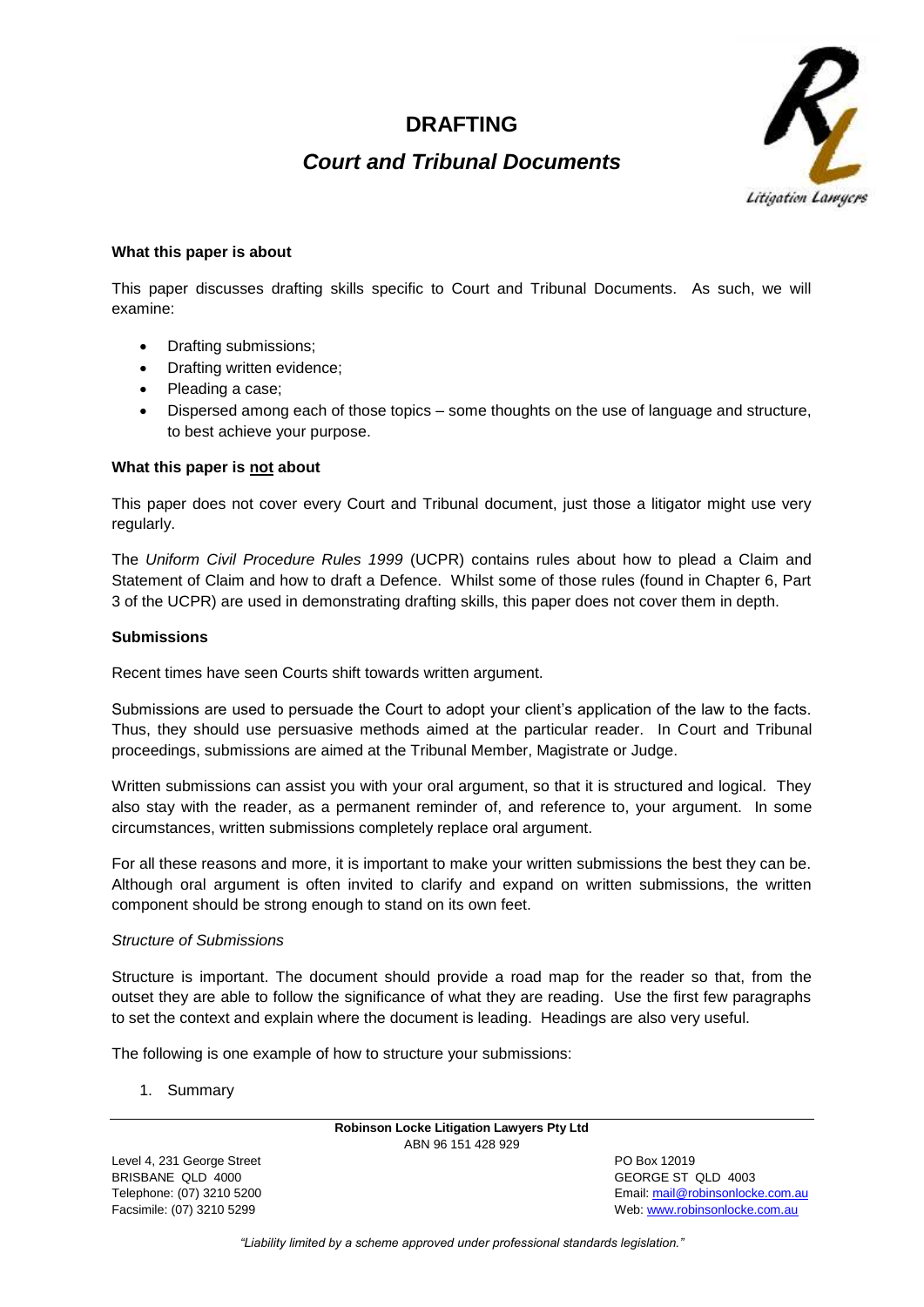This is essentially an overview statement, which puts your submissions in context. It prepares the reader for what is to come, and in a sense, directs their mind to the particular area of law.

2. Relevant Law

Depending on the particular purpose of the submissions, it may be necessary to inform the decision maker of the relevant law, and sometimes, how to apply it.

Consider your audience when you are referencing the relevant law. Some Judges will be familiar with the area, and may not appreciate you spelling out every section over three pages. On the other hand, some may require much more guidance. If unsure, include relevant sections and case references, and ask the Judge whether they would like you to address the law in your oral submissions.

Consider context – this will be necessary where you refer to a case which you are applying to the facts of your own case, however it may not be necessary if you cite or quote from a case to confirm a broad principle of law.

3. Statement of Facts

Firstly, and most importantly, the facts should be fair, accurate and complete. Officers of the Court must be honest and must not do anything that may mislead the Court. Persuasion is not achieved through hiding facts or misstating them, it is achieved through emphasis.

How you order and present the facts can be a powerful tool for persuasion. Decide what facts are favourable to you and highlight them in a way that diverts attention from the less favourable facts.

Keep the facts simple, without needless or prejudicial adjectives. Remember, this is not the place for argument.

### 4. Statement of Issues

A well-framed issue provides the roadmap for the presentation of the facts and argument.

- State the issue in terms of the facts of the case and eliminate unnecessary detail;
- Ensure the issue can be understood on first reading;
- Identify for the Court what must actually be decided;
- Avoid self-evident propositions. The issue should be so stated that the opponent has no choice but to accept it as an accurate statement of the question;
- Be subtly persuasive.
- 5. Argument

Arguments should be clear and concise (so as not to confuse or annoy the person reading them). They should proceed logically, and use simple expression.

The order in which you present your arguments is important. Lead with your argument, not your opponent's argument. By focusing on your opponent's argument you will divert the Court's attention to that argument rather than to the content of your own.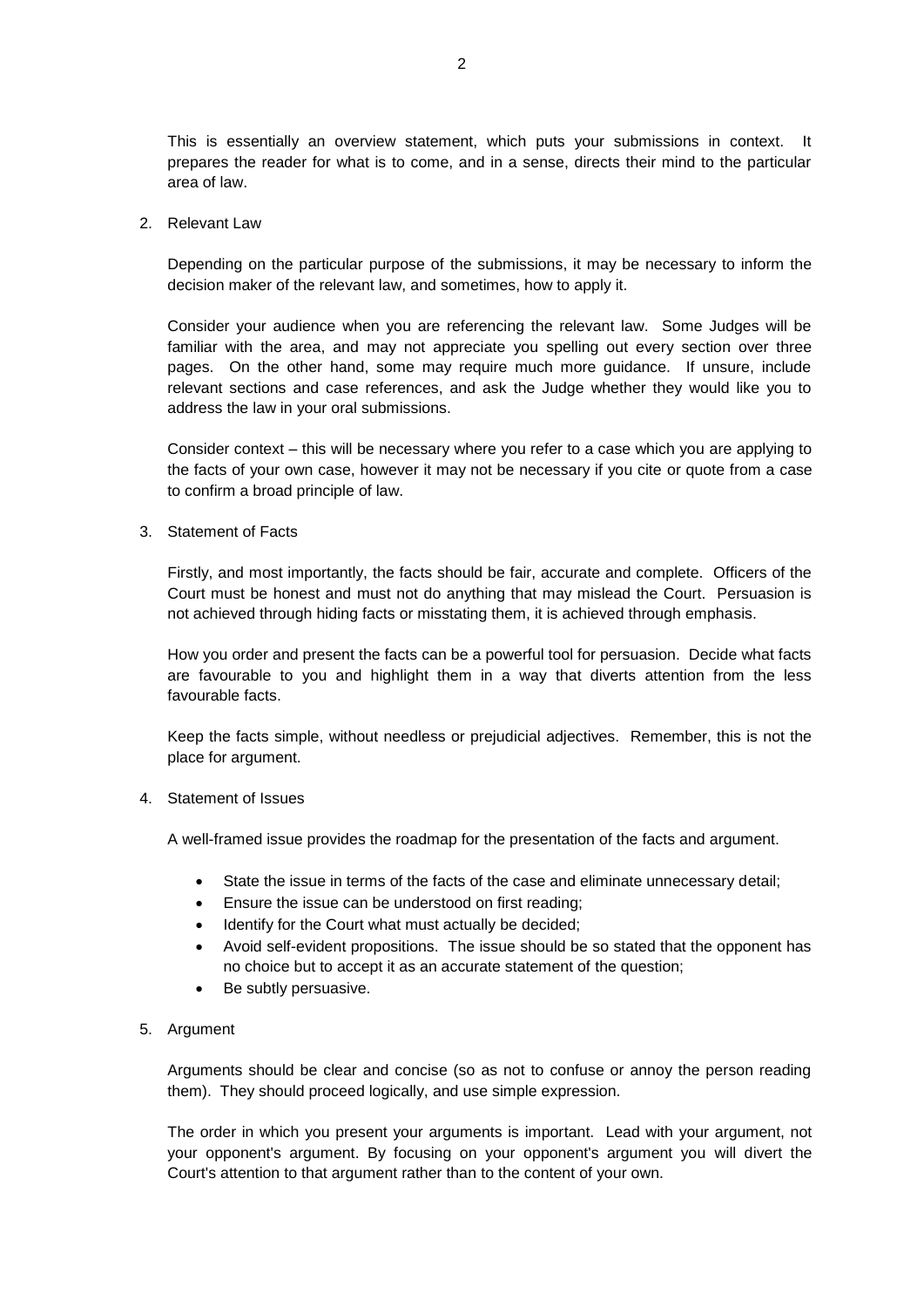Use logic, and deductive reasoning. When used effectively, these concepts will improve the strength of your submissions.

Choice of active or passive voice will have an impact. The structure of a sentence using the active voice is simple: subject, active verb and object. The passive voice uses: object, complex verb, subject. Compare these examples:

| Active                       | Passive                                                                                |
|------------------------------|----------------------------------------------------------------------------------------|
|                              | The accused punched the victim in the head   The victim was punched in the head by the |
|                              | accused                                                                                |
| The mechanic closed his shop | The shop was closed by the mechanic                                                    |

Choose your expression. Expressing something positive in a negative way may have a more powerful impact or vice versa.

Use conviction - "*It follows that…*" or "*The case law supports…*" are both more persuasive than: "*It would seem that…"*.

Other basic tools that can (and should!) be used effectively to strengthen your written argument include grammar, punctuation, use of paragraphs and different sentence lengths.

### **Pleadings**

#### *The Purpose and Function of Pleadings*

Pleadings are the written statements of the parties who are involved in the litigation process. The *Uniform Civil Procedure Rules 1999* (UCPR) requires parties to set out in summary form the material facts on which they rely in support of their claim or defence.

Pleadings define the issues for a trial. Where matters are not pleaded, and are not in issue, parties cannot adduce evidence on those matters. Thus, it is essential that pleadings cover all facts which are necessary to prove your claim (or defence).

Of course, there should also be a balance in that pleadings should not become so onerous as to cause confusion and exhaustion when reading them. Pleading an effective claim without going into evidence can sometimes be difficult because of the fine line between fact and evidence which sways depending on the viewpoint of the pleader.

Similarly, certain Tribunal documents require parties to state the important facts in a succinct manner so that the tribunal and the other side can ascertain the issues in dispute and what is to be proven at trial.

Whilst the UCPR does not apply to tribunals, the Queensland Civil and Administrative Tribunal (QCAT) has its own set of rules in its legislation, the aim of which is similar to the UCPR – to enable efficient and consistent conduct of proceedings. Thus, whilst tribunals rarely require parties to plead their case, the application form and various other QCAT forms serve a similar function.

### *Before You Start*

Below is a list of some important questions to ask yourself before you start drafting. Conceptualising your action enables efficient, sensible pleading and avoids wasting time.

- What is the relevant area of law?
- What is my cause of action are there any alternative causes of action?
- Am I within time to commence the action?
- What are the elements to those causes of action?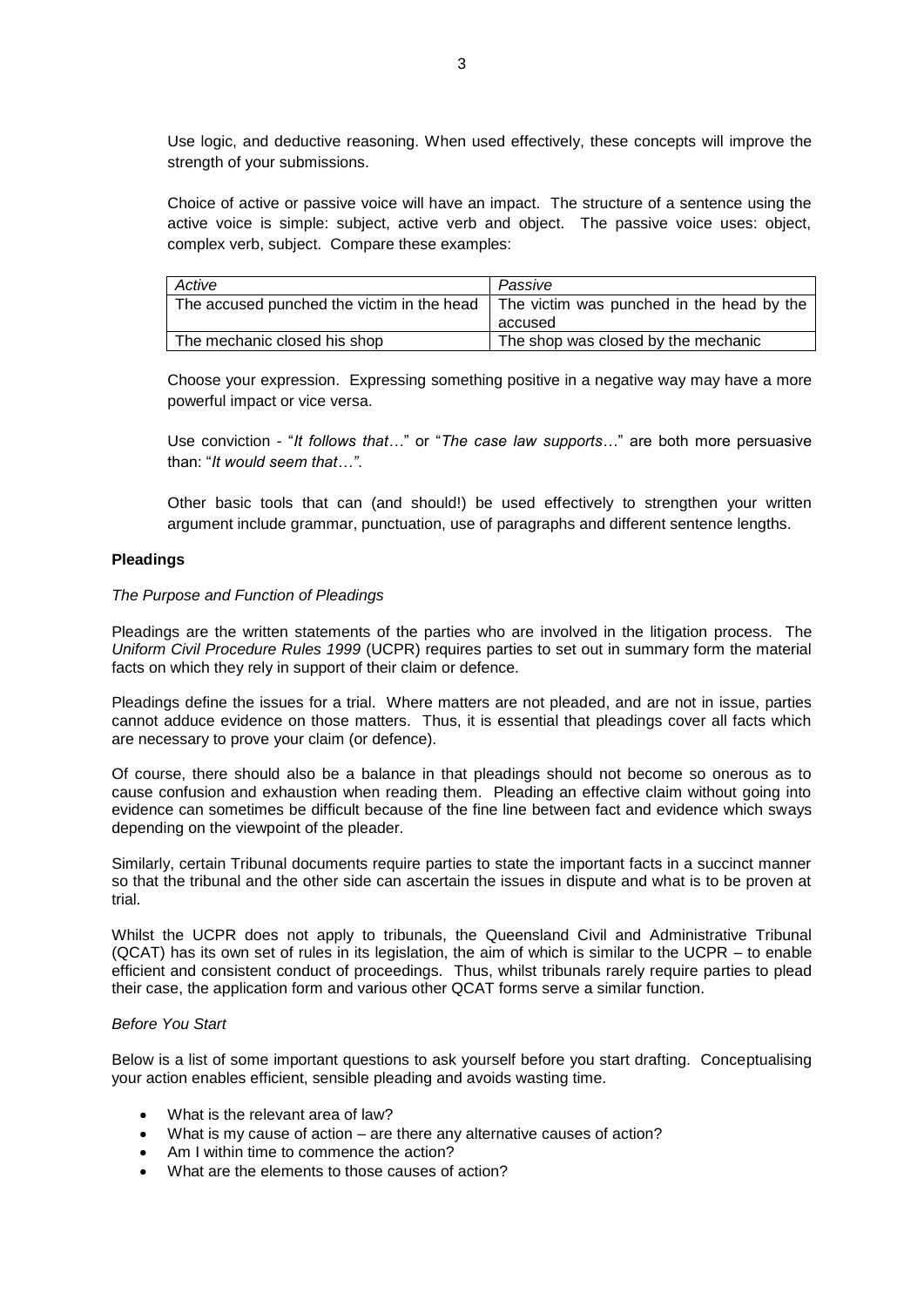- What are the material facts which are required to make out the elements of my action?
- What Court has jurisdiction to hear the matter?
- What form is necessary to commence this action? (Originating Application; Claim and Statement of Claim?)
- Who are the potential Defendants to the action, and what is their legal status?

## *Some Rules of Pleading under the UCPR*

- 1. Your **Claim** needs to tell the Court and the Defendants what remedy/remedies you are seeking. If you are claiming damages, those damages must be quantified.<sup>1</sup>
- 2. As to your **Statement of Claim**:
	- a. This should set out all material facts relied upon to prove the elements of your cause of action. Facts that are inessential to the existence of the cause of action or defence are not material and should not be included in the pleadings.
	- b. The first few paragraphs are usually dedicated to defining the status of the parties. There is no need to state that Billy Noel is a person capable of suing, but you should plead that Brainwave Pty Ltd is a company duly registered and also that Billy Noel is a Director of Brainwave Pty Ltd, if that is relevant.
	- c. Rule 149 states:

### *"149 Statements in pleadings*

*(1) Each pleading must—*

*(a) be as brief as the nature of the case permits; and*

*(b) contain a statement of all the material facts on which the party relies but not the evidence by which the facts are to be proved; and*

*(c) state specifically any matter that if not stated specifically may take another party by surprise; and*

*(d) subject to rule 156, state specifically any relief the party claims; and*

*(e) if a claim or defence under an Act is relied on—identify the specific provision under the Act.*

*(2) In a pleading, a party may plead a conclusion of law or raise a point of law if the party also pleads the material facts in support of the conclusion or point."*

- d. Don't plead the evidence. Unless precise words are material, the pleading should only state the effect of them as briefly as possible. <sup>2</sup>
- e. There should be sufficient particularity of your statement of facts to define the issues for and prevent surprise at trial, to enable the opposite party to plead and to support a matter specifically pleaded under rule  $150<sub>1</sub>$ ,  $3<sub>3</sub>$  Gaps in factual allegations should not be filled in by particulars, or matters outside of the pleadings. One cannot remedy incomplete pleadings with particulars. Rather, all material allegations must appear in the pleadings. <sup>4</sup>
- f. The Rules allow parties to plead inconsistent and *alternative* versions of a claim or defence. <sup>5</sup>

**.** 

<sup>&</sup>lt;sup>1</sup> Rule 150 UCPR.

<sup>&</sup>lt;sup>2</sup> Rule 152 UCPR.

<sup>&</sup>lt;sup>3</sup> Rule 157 UCPR. See also Rule 150 sets out matters to be specifically pleaded, and Rule 155 for how to plead damages.

<sup>4</sup> In *Bruce v Odhams Press Ltd* [1936] 1 KB 694 the Court struck out a pleading for this reason.

<sup>5</sup> Rule 154 UCPR.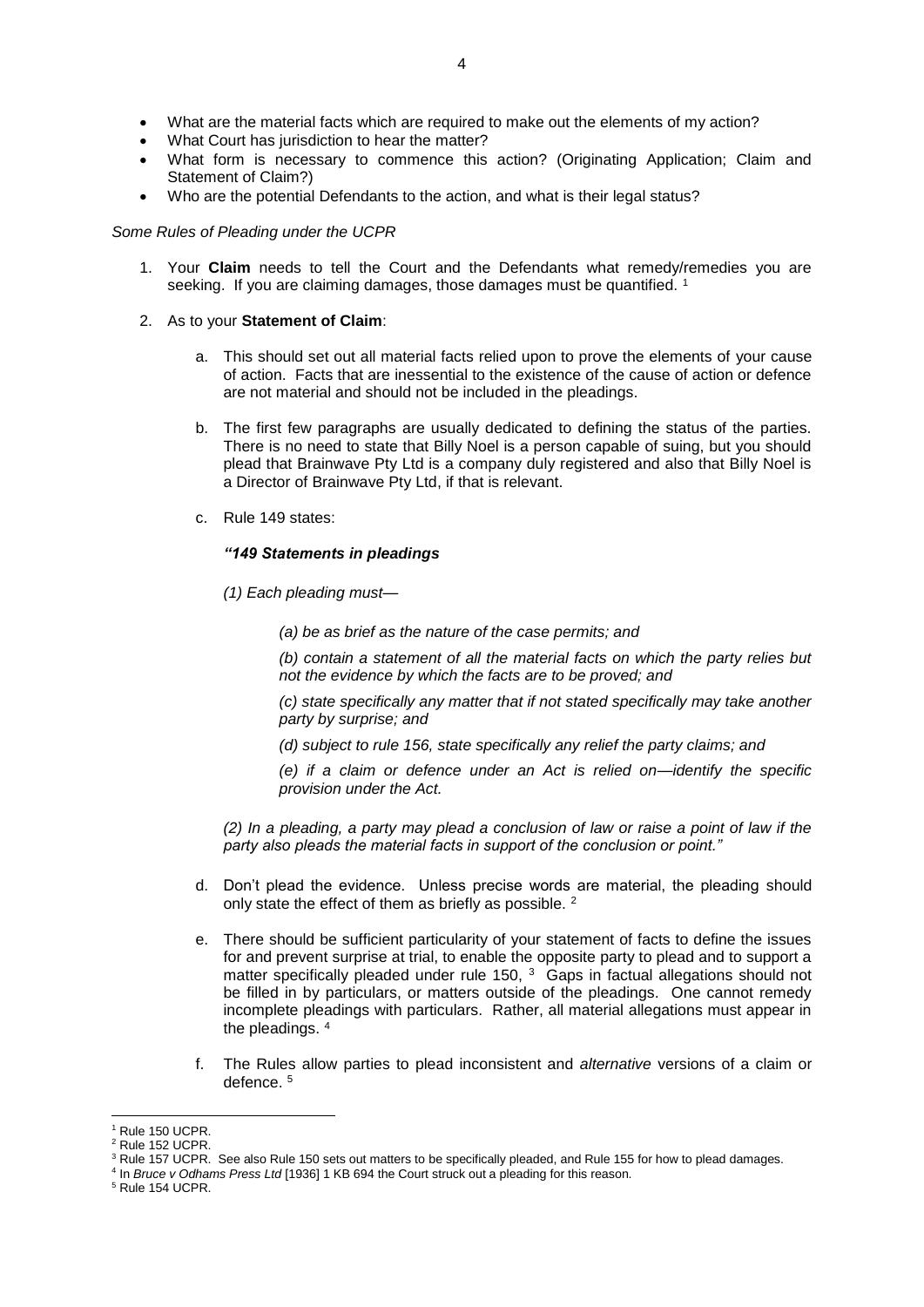### *Other Helpful Commentary*

Whilst it is true that to succeed the Plaintiff must plead and establish a cause of action, which cause of action is alleged or established is for the Court to decide from the facts proved at trial. Thus, as the parties plead facts, not conclusions of law, the Court can decide from the proven facts what cause of action and remedy are available. <sup>6</sup> Although, keep in mind that it is insufficient to simply allege random facts which may, in certain circumstances amount to some cause of action or defence.<sup>7</sup>

Legal conclusions or inferences are for the court to decide on the facts, not for pleading, although in certain circumstances, pleading a point of law is appropriate.  $8$  An allegation reflecting the words of an Act is inappropriate. <sup>9</sup>

To answer the question of whether an allegation is an allegation of law or fact, ask this question: "Does the truth of the allegation depend on the answer to a question of law or fact?"

### *Legal Vestiges*

Arguably, some words and phrases no longer have a place in the modern litigator's productions. Some examples might be, "aforesaid", "heretofore", "null *and* void" (do you really need both?), "save as prescribed by" (this is a compound proposition which can be condensed to be less ominous), "loss occasioned thereby" (how about 'resulting loss'?), "thereupon" and "whence".

### **Written Evidence**

1

The word "affidavit" comes from the Latin term "*affidare*" which means to pledge one's faith. A statement is an unsworn but signed written statement given by a person.

In a Court, written evidence is by way of an Affidavit, sworn or affirmed. In a Tribunal, it is an unsworn Statement of Evidence (SOE).

### *Some Formal and Informal Rules*

In drafting either of these documents you should turn your mind to:

1. What is the purpose of the evidence? (to prove service of documents, to support an interlocutory application, to support an application for administrative review of a decision?)

It is common for Courts to make orders to the effect that evidence in chief is by way of Affidavit. In QCAT, Members often make directions which limit the ambit of the oral evidence at hearing to what is contained in the Statements of Evidence.

- 2. If evidence is being given on information and belief, state the source of the information and the grounds for the belief, or the Court may reject the Affidavit. <sup>10</sup>
- 3. Is the evidence from an expert? If so, you will need to comply with Chapter 11, Part 5 UCPR.

<sup>6</sup> An example is found in *Konskier v B Goodman Ltd* [1928] 1 KB 421 where the court found that there was no duty of care owed by the defendant to an action in negligence, but found that the plaintiff had established a trespass on the facts. Thus, the plaintiff succeeded on trespass, but not negligence.<br>
<sup>7</sup> See for example,  $\Gamma$ <sup>2</sup>

<sup>7</sup> See for example, *Ritz Hotel Ltd v Charles of the Ritz Ltd (No 20)* (1988) 14 NSWLR 124.

<sup>&</sup>lt;sup>8</sup> Note specific matters to be pleaded set out in Rule 150 and also see Rule 149(2) UCPR.

<sup>9</sup> See for example *Trade Practices Commission v David Jones (Australia) Pty Ltd* (1985) 7 FCR 109 where the plaintiff's

allegation merely reflected the words of the *Trade Practices Act 1974* and was struck out as a result.

<sup>10</sup> Rule 430 UCPR; *Deputy Commissioner of Taxation v Ahern* (No 2) [1988] 2 Qd R 158.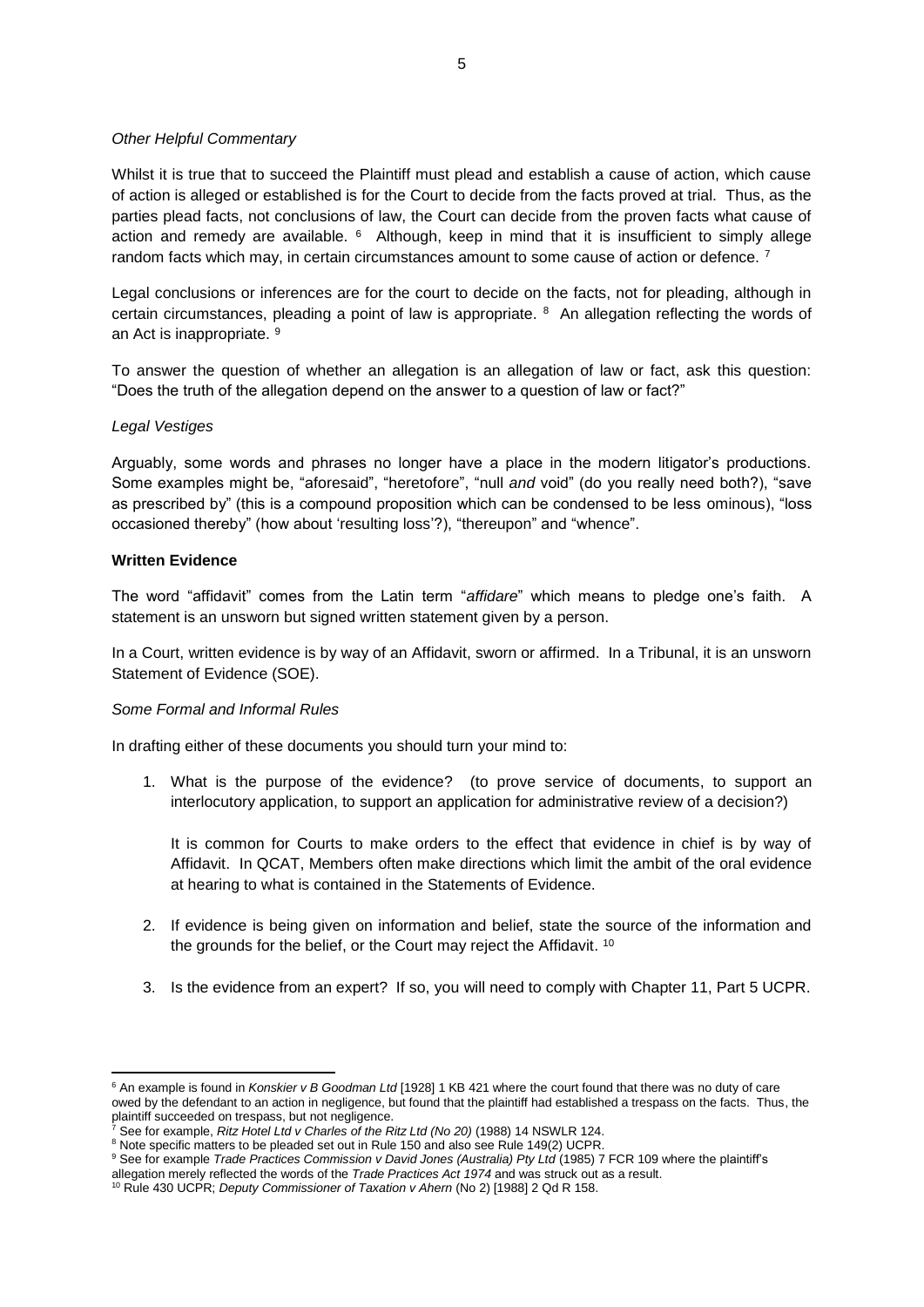- 4. What facts need to be put into evidence by this person? Before a trial or hearing, you will have figured out what evidence is required to prove your case, and how you are going to get that evidence in.
- 5. What evidence is truly relevant? The witness generally will not know the law or how to apply it; therefore they will be telling you all sorts of relevant and irrelevant facts, their opinion, what they heard their neighbour say etc. You should know the case well enough to spot the relevant facts, and filter out the rest. The *Evidence Act 1995* states: <sup>11</sup>

### *"Relevant evidence*

*(1) The evidence that is relevant in a proceeding is evidence that, if it were accepted, could rationally affect (directly or indirectly) the assessment of the probability of the existence of a fact in issue in the proceeding.*

*(2) In particular, evidence is not taken to be irrelevant only because it relates only to:*

- *(a) the credibility of a witness; or*
- *(b) the admissibility of other evidence; or*
- *(c) a failure to adduce evidence."*
- 6. What context is necessary to ensure the reader of the Affidavit / SOE understands it? Introductory facts are sometimes helpful and give a long Affidavit or SOE some helpful context.
- 7. The structure of the Affidavit usually chronological order works well, but sometimes separating a long Affidavit with headings and ordering the facts topically is most appropriate.
- 8. Ensure that the person you are drafting the document for understands the language you are using. Your witness' credit will be damaged if they resile from part of the statement or admit under cross examination that they do not know what it means.
- 9. Aim to make the statement reflect the natural expression of the witness' recollection, avoiding embellishment or angle. Be careful not to twist the person's story into what you want it to be, because if this is not immediately evident to the reader, it will become evident when the witness is on the stand.

### *What to Avoid*

Aim to avoid:

- 1. Anything prejudicial, scandalous, oppressive or unproven. <sup>12</sup> Do not merely be a mouthpiece for your client, blindly including anything and everything they say. Use your "lawyer filter" and decide what is inappropriate and objectionable.
- 2. Irrelevant facts. <sup>13</sup> These will detract from the important story, confuse everyone and waste time. You also risk giving away a line of enquiry not otherwise known to your opponent, creating prejudice, or having parts or the entire Affidavit struck out.

**.** 

<sup>&</sup>lt;sup>11</sup> At section 55.

<sup>&</sup>lt;sup>12</sup> Rule 440 UCPR;

<sup>13</sup> The basic rule is that no evidence is admissible unless it is relevant – s 56 *Evidence Act 1995*; *Smith v R* [2001] 181 ALR 354; *Papakosmas v R* (1999) 164 ALR 548.